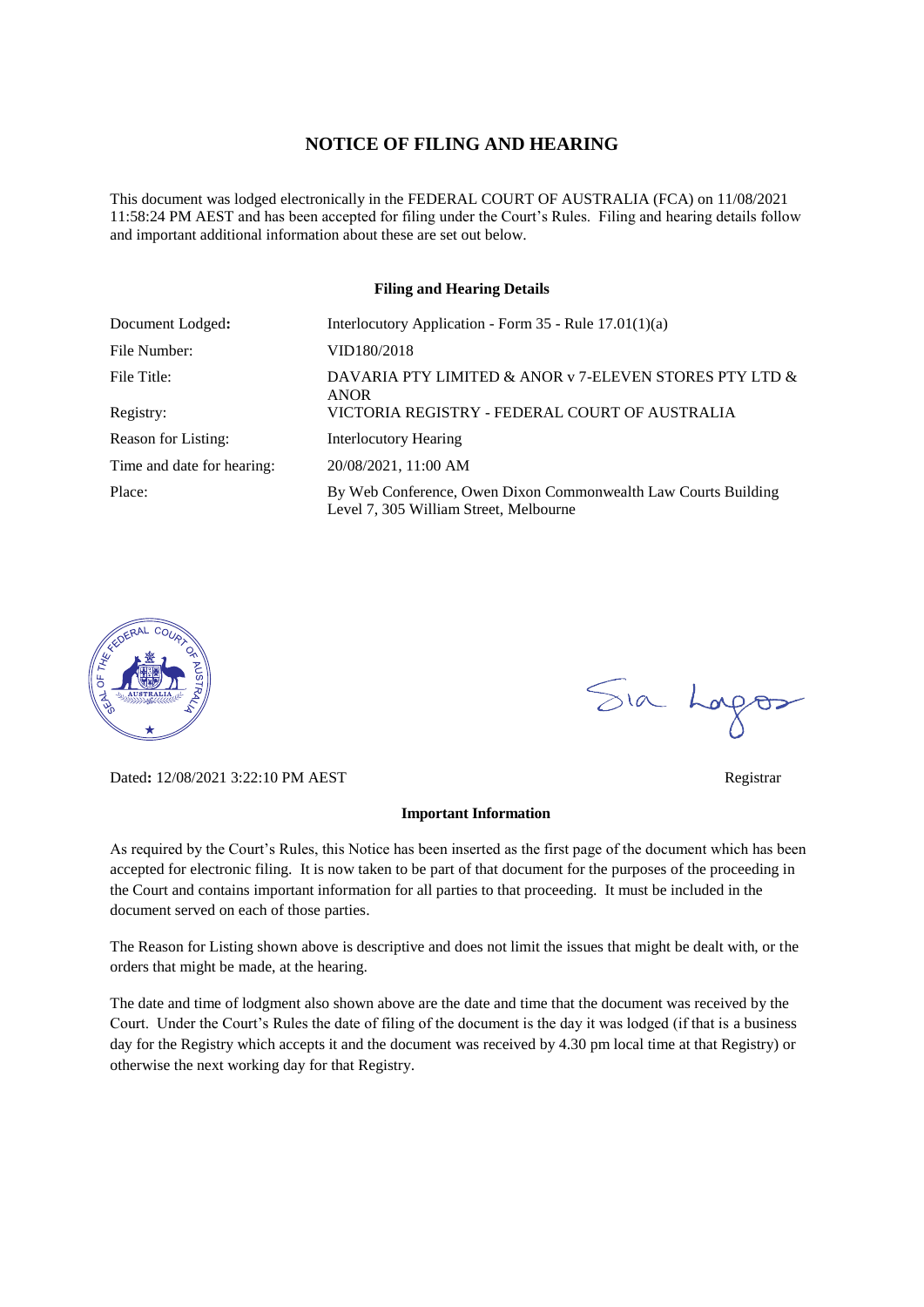Form 35 Rule 17.01(1)



# **Interlocutory application**

No: VID180/2018

Federal Court of Australia District Registry: Victoria Division: General

**Davaria Pty Limited (ACN 165 206 404)** and another named in the schedule

**Applicants** 

**7-Eleven Stores Pty Ltd (ACN 005 299 427)** and another named in the schedule **Respondents** 

To the Respondents and the following **Affected Parties**:

**Stewart Alan Levitt, trading as Levitt Robinson** 

**Galactic Seven Eleven Litigation Holdings LLC** 

**Group Members** (as defined in the Third Further Amended Originating Application) **who have not opted out of the proceeding** 

The Applicants apply for the interlocutory orders set out in this application.

The Court will hear this application, or make orders for the conduct of the proceeding, at the time and place stated below. If you or your lawyer do not attend, then the Court may make orders in your absence.

**Time and date for hearing**: 18 August 2021 at 10:00 am (first return)

**Place**: Federal Court of Australia, Victoria Registry

Date: 11 August 2021

Signed by an officer acting with the authority of the District Registrar

| Filed on behalf of         | The Applicants                    |
|----------------------------|-----------------------------------|
| Law firm                   | Levitt Robinson                   |
| Tel                        | 02 9286 3133                      |
| Email                      | 711@levittrobinson.com            |
| <b>Address for service</b> | PO Box 850, Darlinghurst NSW 1300 |
| p210120 012.docx           |                                   |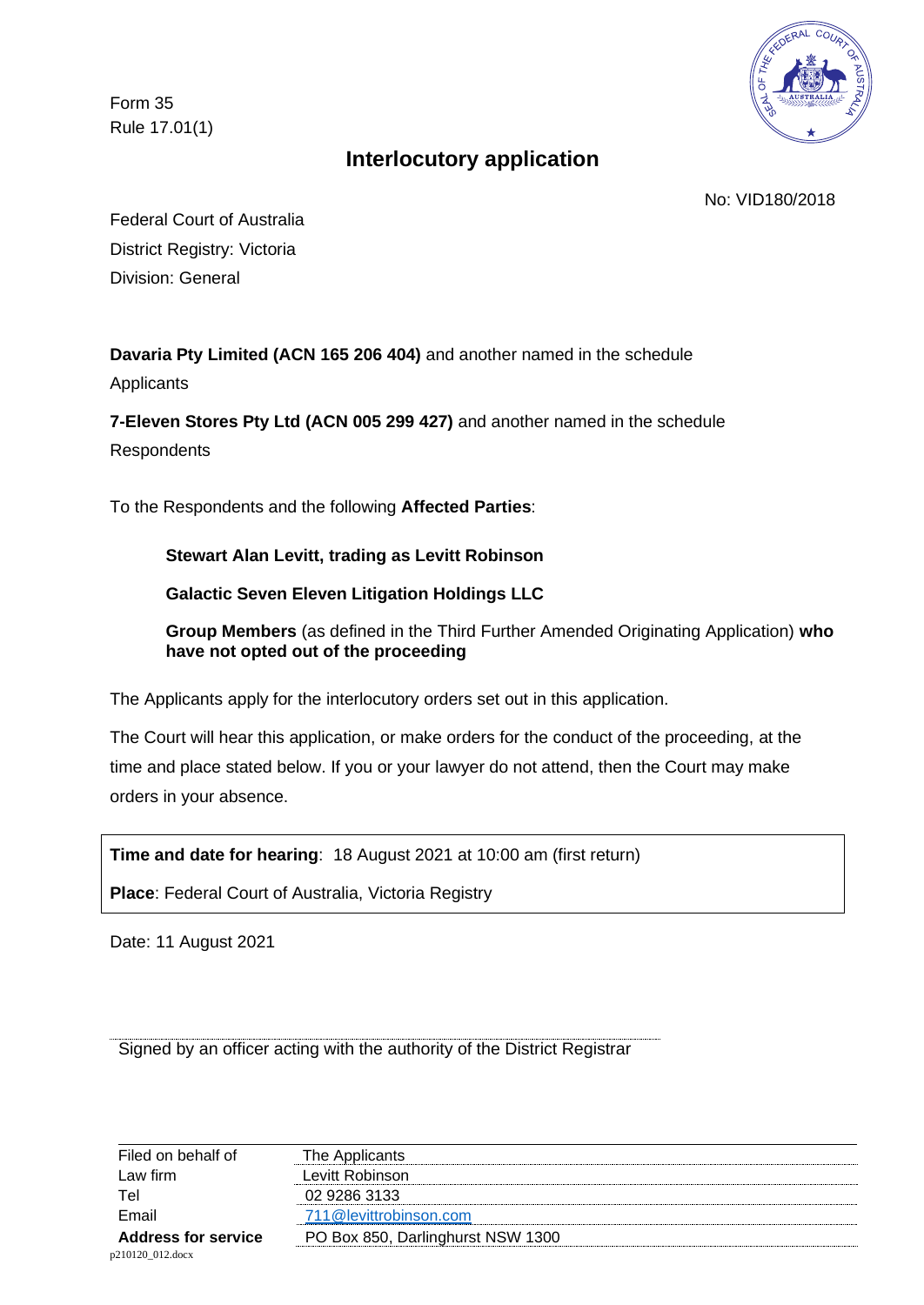

### **Orders sought**

The Court notes that:

- 1. Pursuant to section 33ZB of the *Federal Court of Australia Act 1976* (Cth) (the **FCA Act**), the persons affected and bound by these orders are:
	- (a) the Applicants;
	- (b) any group member in the proceeding that has not opted out of the proceeding (**Group Members**);
	- (c) Stewart Alan Levitt trading as **Levitt Robinson** (solicitors for the Applicants);
	- (d) **Galactic** Seven Eleven Litigation Holdings LLC (the litigation funder); and
	- (e) **7-Eleven** Stores Pty Ltd (ACN 005 299 427, the First Respondent).
- 2. Subject to Court approval, this proceeding and proceeding VID182/2018 have settled on the terms set out in the **Class Action Settlement Deed** dated 4 August 2021 between:
	- (a) the Applicants in this proceeding (Davaria Pty Ltd and Kaizenworld Pty Ltd), on their own behalf and on behalf of the Group Members in this proceeding, and the Applicants in proceeding VID182/2018 (Mr Pareshkumar Davaria, Ms Khushbu Pareshkumar Davaria, Mr Jatinder Pal Singh, and Ms Suman Meet Kaur) on their own behalf and on behalf of the Group Members in that proceeding;
	- (b) Levitt Robinson;
	- (c) Galactic; and
	- (d) 7-Eleven;

collectively, the **Proposed Settlement**.

### **Part A – Interim Orders**

The Applicants seek orders that:

- 1. Pursuant to sections 33X and 33Y of the FCA Act, the Applicants have leave to distribute a notice of proposed settlement which adopts the text to be exhibited to an affidavit of Brett Richard Imlay to be sworn (**Settlement Notice**), in the manner set out in paragraphs [\[2\]](#page-2-0) and [\[3\]](#page-4-0) below.
- <span id="page-2-0"></span>2. By 1 September 2021, for the purposes of sections 33X and 33Y of the Act, the Applicants shall:
	- (a) cause a copy of:
		- (i) the Settlement Notice;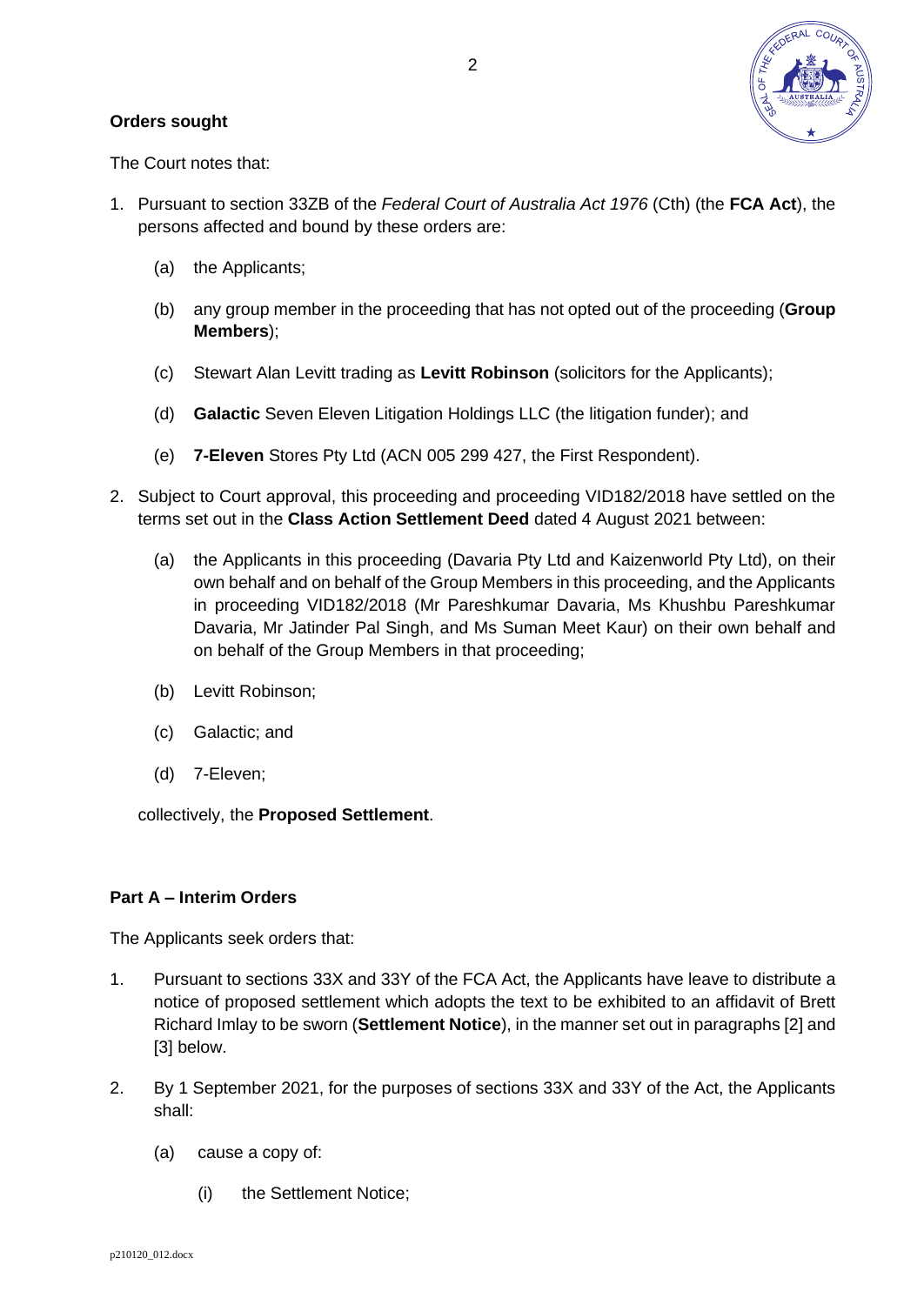

- (ii) this application (the **Approval Application**);
- (iii) the Class Action Settlement Deed (accessible only to group members who have not opted out of this proceeding or proceeding VID182/2018 (**Group Members**) by entering a passcode provided by Levitt Robinson);
- (iv) the **Settlement Scheme** exhibited to an affidavit of Brett Richard Imlay to be sworn (accessible only to Group Members by entering a passcode provided by Levitt Robinson);
- (v) the Third Further Amended Originating Application in VID180/2018;
- (vi) the Third Further Amended Statement of Claim in VID180/2018 (**VID180 3FASOC**);
- (vii) 7-Eleven's Defence to the VID180 3FASOC;
- (viii) the Applicants' Reply to 7-Eleven's Defence to the VID180 3FASOC;
- (ix) the Third Further Amended Originating Application in VID182/2018;
- (x) the Second Further Amended Statement of Claim in VID182/2018 (**VID182 2FASOC**);
- (xi) 7-Eleven's Defence to the VID180 3FASOC;
- (xii) the Applicants' Reply to 7-Eleven's Defence to the VID182 2FASOC; and
- (xiii) a blank form in Word for the making of objections to the Proposed Settlement (in the form of the notice of objection marked **Z** annexed to the Settlement Notice at **Annexure A**)

to be displayed on the Levitt Robinson website at the link [https://www.levittrobinson.com/7-eleven-class-action;](https://www.levittrobinson.com/7-eleven-class-action)

- (b) cause a copy of the Settlement Notice together with a blank objection form to be issued by email or by post (where an active email address is not available or a bounce back message to a previously sent email has been received) to Group Members to the extent such details are available to the Applicants;
- (c) arrange for an advertising campaign on the Facebook website (to run until the Approval Hearing), which comprises:
	- (i) the image of the 7-Eleven logo, in the form to be provided by 7-Eleven to Levitt Robinson, and
	- (ii) the logo of Levitt Robinson,
	- (iii) together with text within the image providing "Class Action Settlement Notice",

and with further text below the image providing: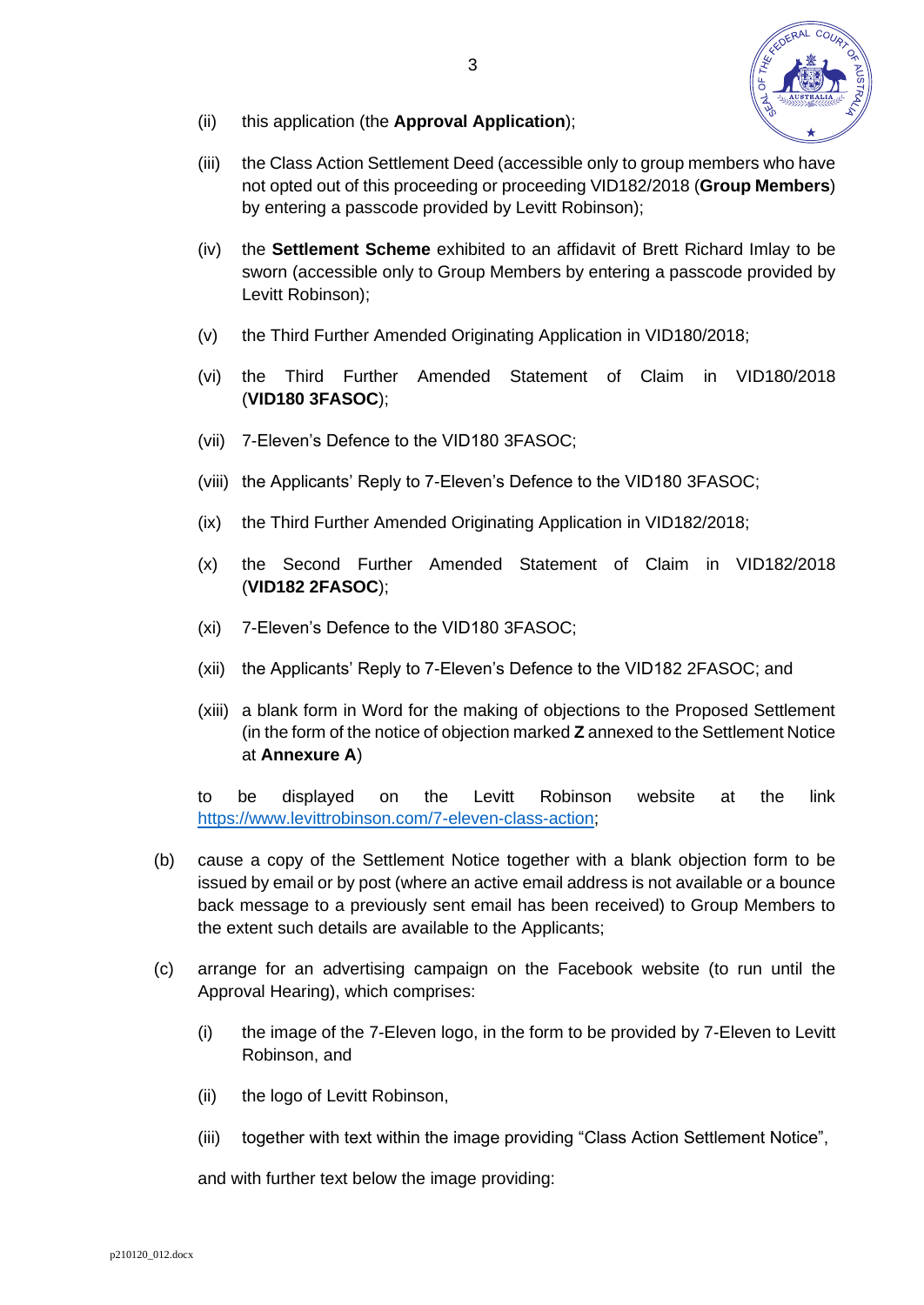- (iv) "The 7-Eleven Class Actions have settled. Read more in the Settlement Notice which can be accessed at the following link".
- (v) after which a link is inserted to the website [http://levittrobinson.com/7-eleven](http://levittrobinson.com/7-eleven-class-action/)[class-action/,](http://levittrobinson.com/7-eleven-class-action/)

to reach an estimated audience of not less than 10,000 people targeted at persons who are located in Australia and match with at least one of the following interests:

- (vi) 7-Eleven;
- (vii) Franchising;
- (viii) Franchisee;
- (ix) Franchise Manager;
- (x) Convenience Store;
- (xi) Convenience Food; and
- (xii) Class Action.
- <span id="page-4-0"></span>3. By 1 September 2021, the District Registrar of the Victorian Registry of the Federal Court of Australia shall cause a copy of these orders, together with its Annexures, to be displayed on the Federal Court website at an address beginning [https://www.fedcourt.gov.au](https://www.fedcourt.gov.au/) and be available for inspection at the District Registry of the Federal Court in Melbourne, Sydney, Canberra, Brisbane and Perth.
- 4. By 8 September 2021, the Applicants file and serve any non-confidential affidavit material and outline of submissions in support of the Approval Application.
- 5. By 15 September 2021, the Applicants have leave to file any affidavit or exhibit or part thereof, in respect of which confidentiality orders are to be sought, in a sealed envelope marked "Confidential Affidavit - Not to be Opened Except by Direction of a Judge or the Court", and be excused from any requirement to serve any such affidavit or exhibit on any party.
- 6. By 22 September 2021, 7-Eleven and Galactic file and serve any affidavit material and any outline of submissions in relation to the Approval Application.
- 7. Any person who wishes to oppose the making of orders in accordance with the Approval Application must do so by:
	- (a) sending a completed objection form (in the form of the notice of objection marked **Z** annexed to the Settlement Notice) so that it is received by the Victorian District Registry of the Federal Court of Australia, either via email to [vicreg@fedcourt.gov.au](mailto:vicreg@fedcourt.gov.au) or by post to the Registry, Federal Court of Australia, 305 William Street, Melbourne Victoria 3000, by 29 September 2021; or
	- (b) appearing at the Approval Hearing.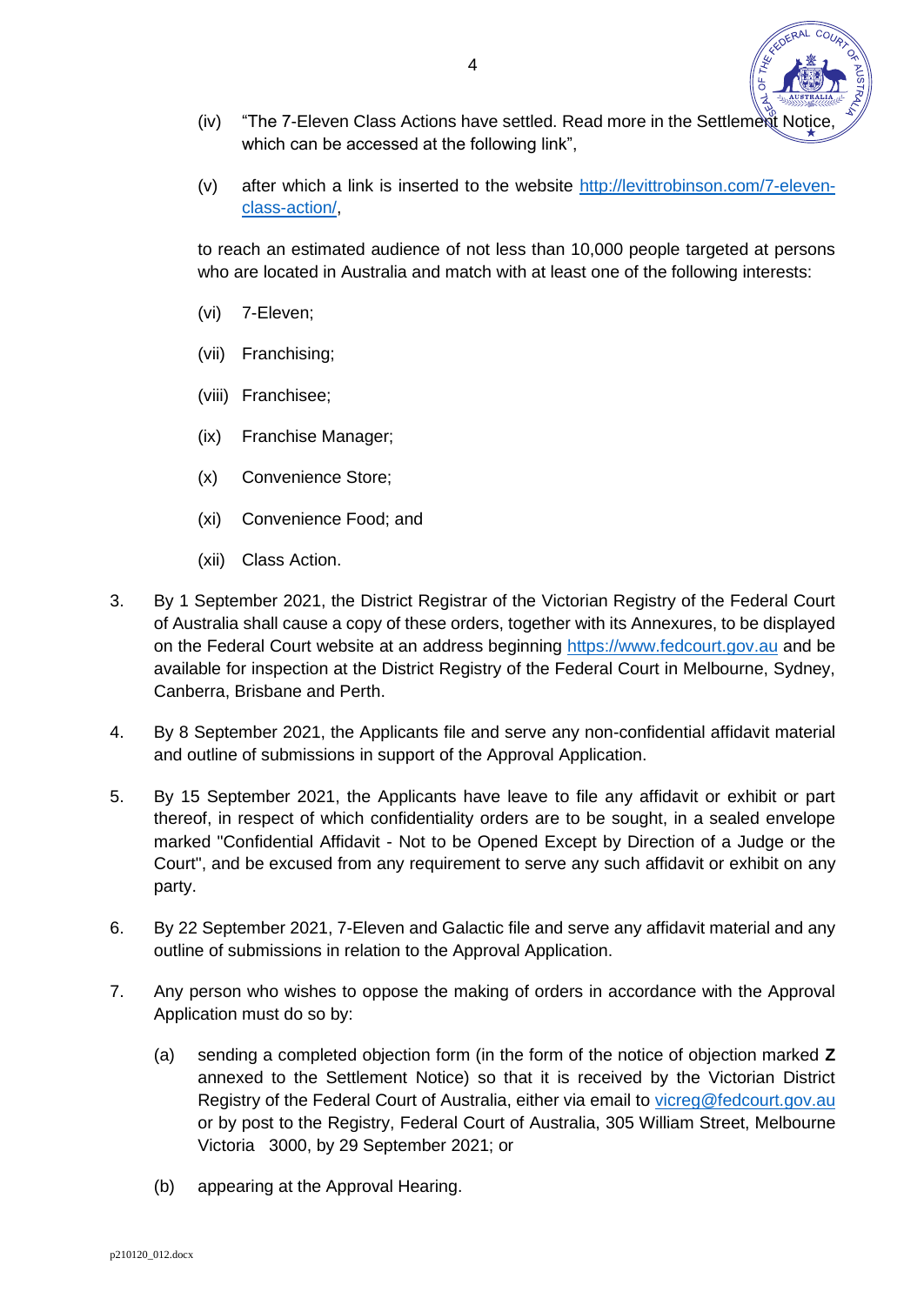

- 8. If, before the Approval Hearing, the solicitors for any party receive a notice purporting to be an objection form referable to this proceeding or proceeding VID182/2018, the solicitors must email the notice to [vicreg@fedcourt.gov.au](mailto:vicreg@fedcourt.gov.au) (copying the solicitors for 7-Eleven, ANZ and Galactic) within one (1) business day of receipt (and before the commencement of the Approval Hearing), and the notice shall be treated as though it was received by the Court at the time it was received by the solicitors.
- 9. The parties have leave to inspect the Court file and to copy any objection forms filed with the Court.
- 10. Any obligation of service in these orders is an obligation to serve the parties and Galactic.
- 11. The Applicants to distribute sealed copies of this order to Galactic within one (1) business day of receiving notification from the Court that the orders have been sealed.
- 12. The parties and Galactic have liberty to apply.

## **Part B – Settlement Approval**

The Applicants seek orders that:

- 13. Pursuant to sections 33V and 33ZF of the FCA Act that the settlement of this proceeding as against 7-Eleven be approved on the terms set out in:
	- (a) the Class Action Settlement Deed dated 4 August 2021 between:
		- (i) the Applicants (Davaria Pty Ltd and Kaizenworld Pty Ltd), on their own behalf and on behalf of the Group Members, and the Applicants' directors/shareholders (Mr Pareshkumar Davaria, Ms Khushbu Pareshkumar Davaria, Mr Jatinder Pal Singh, and Ms Suman Meet Kaur) on their own behalf and on behalf of the Group Members in proceeding VID182/2018;
		- (ii) Levitt Robinson;
		- (iii) Galactic; and
		- (iv) 7-Eleven; and
	- (b) the Settlement Scheme.
- 14. Within 56 days of the Court ordering its approval of the Class Action Settlement Deed, 7- Eleven to pay the **Settlement Sum** of \$98,000,000 to a trust account nominated by Levitt Robinson.
- 15. Pursuant to section 33V and 33ZF of the FCA Act, each of the Applicants be paid \$40,000 out of the Settlement Sum.
- 16. Pursuant to section 33V and 33ZF of the FCA Act, the Applicants' legal costs and disbursements for the conduct of this proceeding and proceeding VID182/2018, and the administration of the Settlement Scheme in this proceeding and proceeding VID182/2018,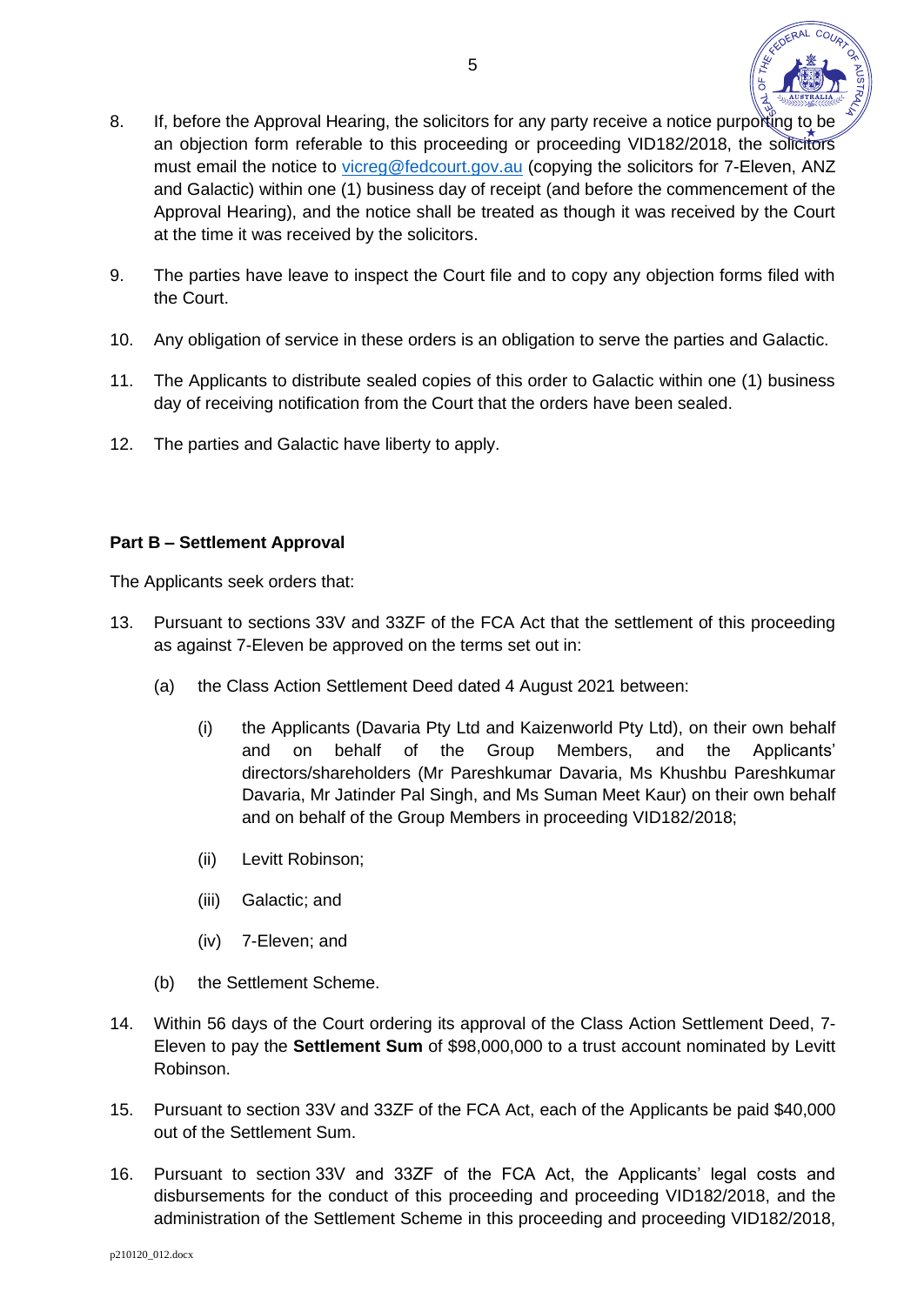

in the amount referred to in an affidavit to be sworn by Stewart Levitt (in the case of costs of the proceedings) and by Brett Imlay (in the case of the costs of the settlement approval and administration of the settlement), be paid out of the Settlement Sum.

- 17. Pursuant to section 33V and 33ZF of the FCA Act, and pursuant to the equitable jurisdiction of this Court, the Applicants be authorised to pay to Galactic, out of the Settlement Sum, a Common Fund Order of 25% of the Settlement Sum (being \$24,500,000), or such other amount as the Court deems fair and reasonable.
- 18. Pursuant to section 33ZF of the FCA Act or otherwise, the Applicants be authorised *nunc pro tunc* on behalf of the Group Members bound by these orders to enter into and to give effect to the Class Action Settlement Deed and the obligations, rights, releases and transactions contemplated in it for and on behalf of those Group Members.
- 19. Stewart Alan Levitt be appointed as the Administrator of the Settlement Scheme.
- 20. On the date that is 7 days after the payment by 7-Eleven of the Settlement Sum into the trust account of Levitt Robinson, (being a date after the expiry of the applicable appeal period), the proceeding be dismissed.
- 21. The security for 7-Eleven's costs and any interest thereon held in the Federal Court's highinterest bearing account be paid to Levitt Robinson's trust account, to be returned to Galactic.
- 22. All existing undertakings (save for confidentiality undertakings provided in respect of the production of documents under subpoena) be discharged.
- 23. There be no order as to costs as between the Applicants and 7-Eleven.
- 24. All existing costs orders in favour of the Applicants as against 7-Eleven, or in favour of 7- Eleven as against the Applicants, be vacated.
- 25. Orders for the preservation of the confidentiality of the documents referred to in paragraph 5.
- 26. Liberty to apply.

### **Service on the Respondents**

It is intended to serve this application on the First Respondent and distribute this application to the Affected Parties.

Date: 11 August 2021

 $\sqrt{2}$ 

Signed by Stewart A Levitt Lawyer for the Applicants By his Special Counsel Brett Richard Imlay